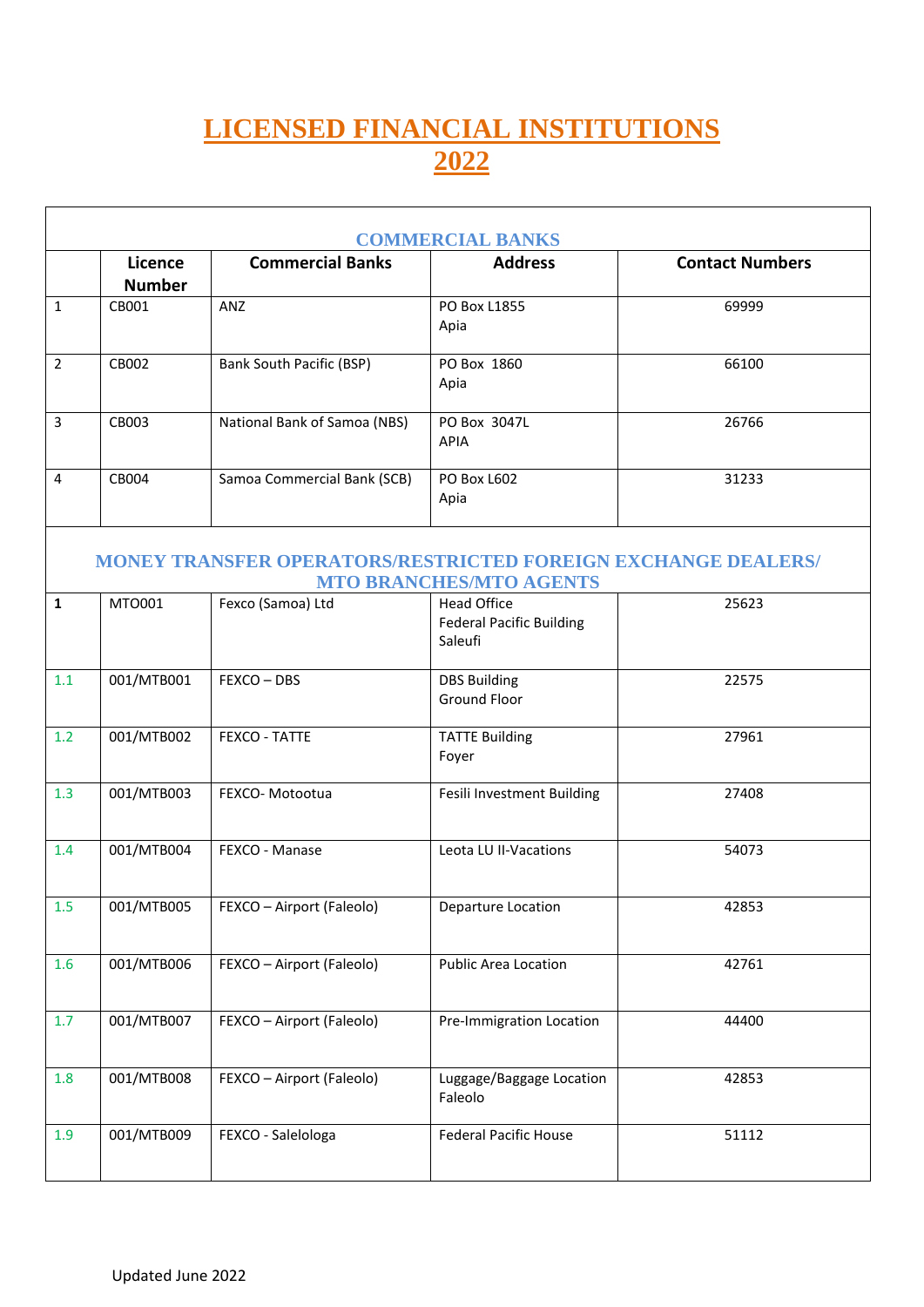| 1.10           | 001/MTB010 | FEXCO - Salelologa Central       | Taunese House of<br>Jewellery                 | 51600                           |
|----------------|------------|----------------------------------|-----------------------------------------------|---------------------------------|
| 1.11           | 001/MTB011 | FEXCO - Fasitoo-uta              | <b>Toleafoa Complex</b>                       | 42814                           |
| 1.12           | 001/MTB012 | FEXCO - Asau                     | Samoa Post Asau Building                      | 58162                           |
| 1.13           | 001/MTB013 | FEXCO - Matautu-uta              | Poutoa Minimart                               | 20215                           |
| 1.14           | 001/MTB014 | FEXCO - Fugalei                  | Samoa Foreign Exchange<br>Pat Ah Him Building | 26611                           |
| 1.15           | 001/MTB015 | FEXCO - Vaitele                  | Vaitele Market                                | 24832                           |
| 1.16           | 001/MTB016 | FEXCO - Tuanaimato               | Maota Samoa Complex                           |                                 |
| 1.17           | 001/MTB017 | FEXCO - Matafele                 | <b>Head Office</b><br>Samoa Post Limited      | 25623                           |
| 1.18           | 001/MTB018 | FEXCO - Saanapu                  | Anapu Store                                   | 8416204                         |
| 1.19           | 001/MTB019 | FEXCO - Siumu                    | Vea & Fipe Leitupo Store                      | 22182                           |
| 1.20           | 001/MTB021 | FEXCO - Satitoa                  | Lemusu Store                                  | 7788842                         |
| 1.21           | 001/MTB022 | FEXCO - Salailua                 | Salailua                                      |                                 |
| 1.22           | 001/MTB023 | FEXCO - Fogasavaii               | Avealalo Store                                | 7595293                         |
| 1.23           | 001/MTB024 | FEXCO - Falealupo                | Sal Le Bel Mart                               | 7664400                         |
| 1.24           | 001/MTB025 | FEXCO - Afega                    | Afega Market                                  |                                 |
| 1.25           | 001/MTB026 | FEXCO - Tuasivi                  | Tuasivi                                       |                                 |
| 1.26           | 001/MTB027 | FEXCO - Mulifanua                | Samea, Mulifanua                              |                                 |
| 1.27           | 001/MTB028 | FEXCO - Lufilufi                 | Lufilufi                                      |                                 |
| $\overline{2}$ | MTO002     | Samoa Finance Company<br>Limited | PO Box 173<br>Matafele                        | 22316<br>suitupe@samoaonline.ws |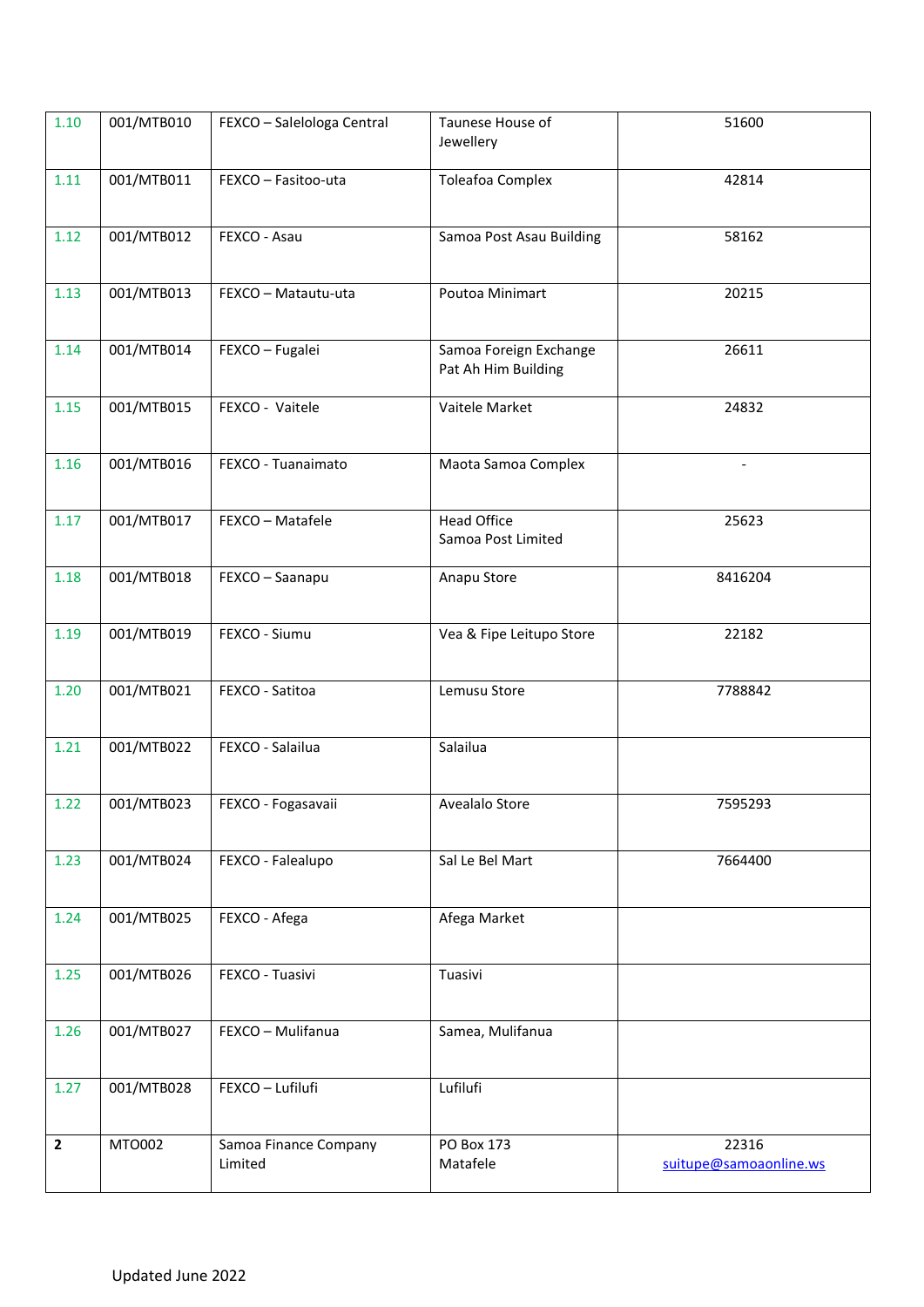| 2.1                     | 002/MTB001    | Samoa Finance Co Ltd                  | Salelologa                               | 51357                                                    |
|-------------------------|---------------|---------------------------------------|------------------------------------------|----------------------------------------------------------|
| 2.2                     | 002/MTB002    | Samoa Finance Co Ltd                  | Asau                                     | 58125                                                    |
| 3                       | MTO003        | Pacific Ezy Money Transfer<br>Limited | <b>DBS Building</b>                      | 20149/20150<br>info@pacificezygroup.com                  |
| 3.1                     | 003/MTB001    | Pacific Ezy Money Transfer Ltd        | Tuutuuileloloto Building<br>Mulivai      | 25411                                                    |
| 3.2                     | 003/MTB002    | Pacific Ezy Money Transfer Ltd        | Infront of Moanalisa Hotel<br>Vaitele    | 25429                                                    |
| 3.3                     | 003/MTB003    | Pacific Ezy Money Transfer Ltd        | Salelologa Market                        | 51550                                                    |
| 3.4                     | 003/MTB004    | Pacific Ezy Money Transfer Ltd        | Opposite Vaimoana Resort<br>Auala        |                                                          |
| 3.5                     | 003/MTB005    | Pacific Ezy Money Transfer Ltd        | Post Office<br>Fagamalo                  | 58213                                                    |
| 3.6                     | 003/MTB006    | Pacific Ezy Money Transfer Ltd        | Mulifanua Wharf                          | 25413                                                    |
| 4                       | MTO004        | Pacific Way Limited                   | Lauofo Complex<br>Saleufi                | 28475<br>pacway@ipasifika.net                            |
| 4.1                     | 004/MTA001    | Pacific Way Money Transfer            | Falealupo                                |                                                          |
| 4.2                     | 004/MTA002    | Pacific Way Money Transfer            | Salelologa                               |                                                          |
| 5                       | MTO005        | Ink Patch Money Transfer<br>Limited   | Ah Liki Wholesale Complex<br>PO Box 3984 | 29563<br>inktrans@samoaonline.ws                         |
| 5.1                     | 005/MTB001    | Ink Patch Money Transfer              | Salelologa                               | 51414/51676                                              |
| 6                       | MTO006        | <b>IMEX Samoa Limited</b>             | <b>Wesley Arcade</b><br>Matafele         | 7667840<br>info@imexfx.com.au<br>imexsamoa@gmail.com     |
| $\overline{\mathbf{z}}$ | MTO007        | Samoa Money Transfer Limited          | Farmer Joe car park<br>Fugalei           | 27694                                                    |
| 7.1                     | 007/MTA001    | Samoa Money Transfer                  | Salelologa                               | 51241                                                    |
| 8                       | <b>MTO008</b> | Frankie Money Transfer                | PO Box 3296<br>Frankie Wholesale<br>Apia | 22722 ext 27<br>frankie@ipasifika.net<br>RAYH@frankie.ws |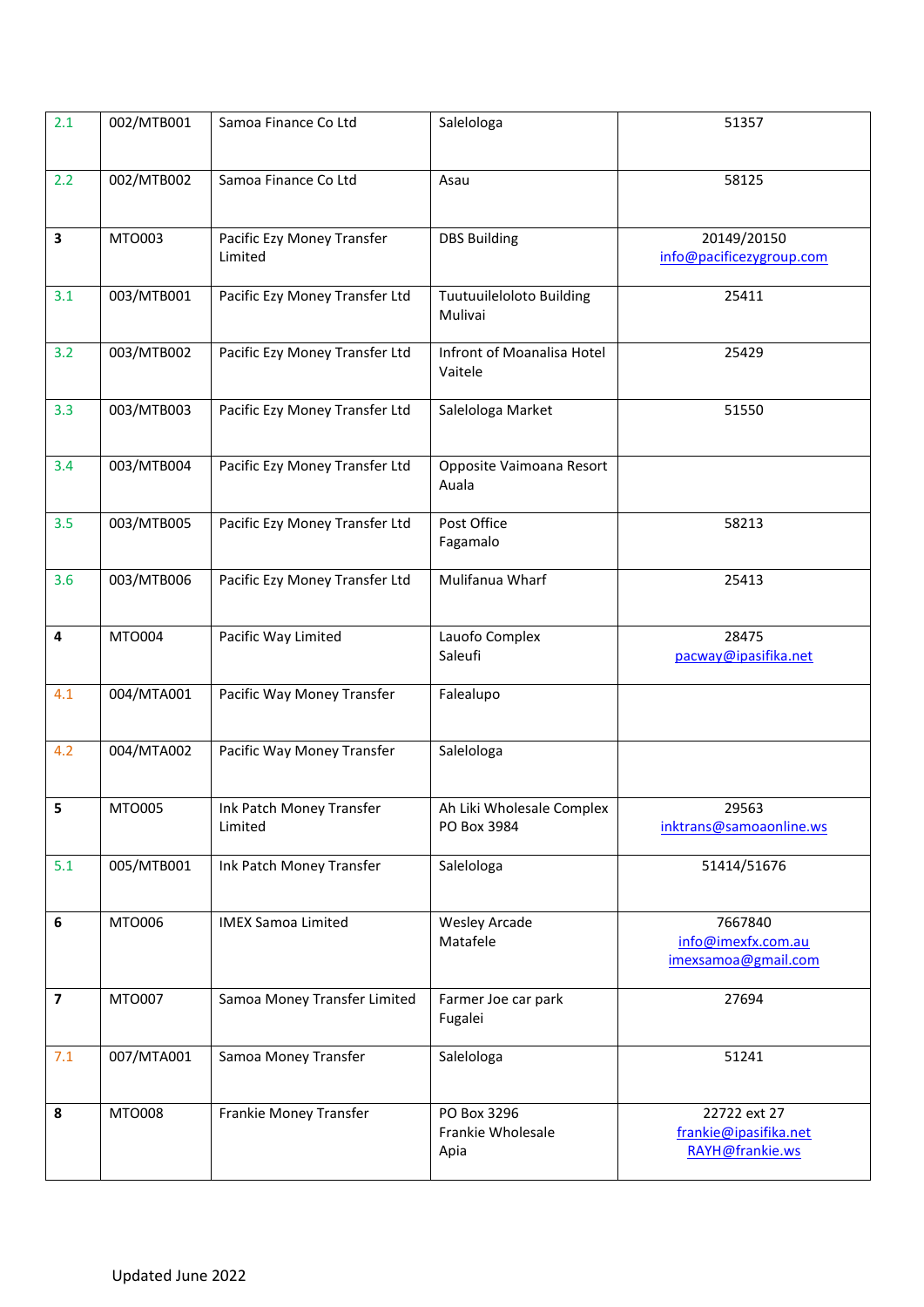| 8.1  | 008/MTB001 | Frankie Money Transfer                                     | Frankie Supermarket<br>Utualii              | 42659/7759488  |
|------|------------|------------------------------------------------------------|---------------------------------------------|----------------|
| 8.2  | 008/MTB002 | Frankie Money Transfer                                     | Fugalei Mall                                | 22925          |
| 8.3  | 008/MTB003 | Frankie Money Transfer                                     | Frankie Supermarket<br>Matautu              | 32068          |
| 8.4  | 008/MTB004 | Frankie Money Transfer                                     | Frankie Supermarket<br>Lotopa               | 24995          |
| 8.5  | 008/MTB005 | Frankie Money Transfer                                     | Frankie Supermarket<br>Salelologa, Savaii   | 51151          |
| 8.6  | 008/MTB006 | Frankie Money Transfer                                     | Hypermarket<br>Vaitele                      | 22708          |
| 8.7  | 008/MTB007 | Frankie Money Transfer                                     | Frankie Hardware<br>Vaitele                 | 22473          |
| 8.8  | 008/MTB008 | Frankie Money Transfer                                     | Frankie Molesi Savaii<br>Salelologa         | 51204          |
| 8.9  | 008/MTB009 | Frankie Money Transfer                                     | <b>SNPF PLAZA</b><br>Savalalo               | 23209          |
| 8.10 | 008/MTB011 | Frankie Money Transfer                                     | Frankie Supermarket<br>Tanumalala           | 609002/7758381 |
| 8.11 | 008/MTB012 | Frankie Money Transfer                                     | Frankie Supermarket<br>Lelata               | 7717861        |
| 9    | MTO009     | <b>Digicel Samoa Financial Services</b>                    | PO Box 847<br>Vaimea                        | 8428003        |
| 9.1  | 009/MTA001 | <b>Digicel Samoa Financial Services</b><br>Limited (DSFSL) | Damien Angelina<br>Afamasaga Store, Faleula | 7288351        |
| 9.2  | 009/MTA002 | <b>Digicel Samoa Financial Services</b><br>Limited (DSFSL) | Ah Chong Store<br>Puipaa                    | 7288374        |
| 9.3  | 009/MTA004 | <b>Digicel Samoa Financial Services</b><br>Limited (DSFSL) | Wayne Ita<br>Falelauniu tai                 | 8434877        |
| 9.4  | 009/MTA005 | <b>Digicel Samoa Financial Services</b><br>Limited (DSFSL) | Main Office<br>Salelologa                   | 8451985        |
| 9.5  | 009/MTA006 | <b>Digicel Samoa Financial Services</b><br>Limited (DSFSL) | Skyeye Ltd<br>Vaimoso                       | 8406043        |
| 9.6  | 009/MTA009 | <b>Digicel Samoa Financial Services</b><br>Limited (DSFSL) | M&J Taulafo Store<br>Vaitele                | 8416204        |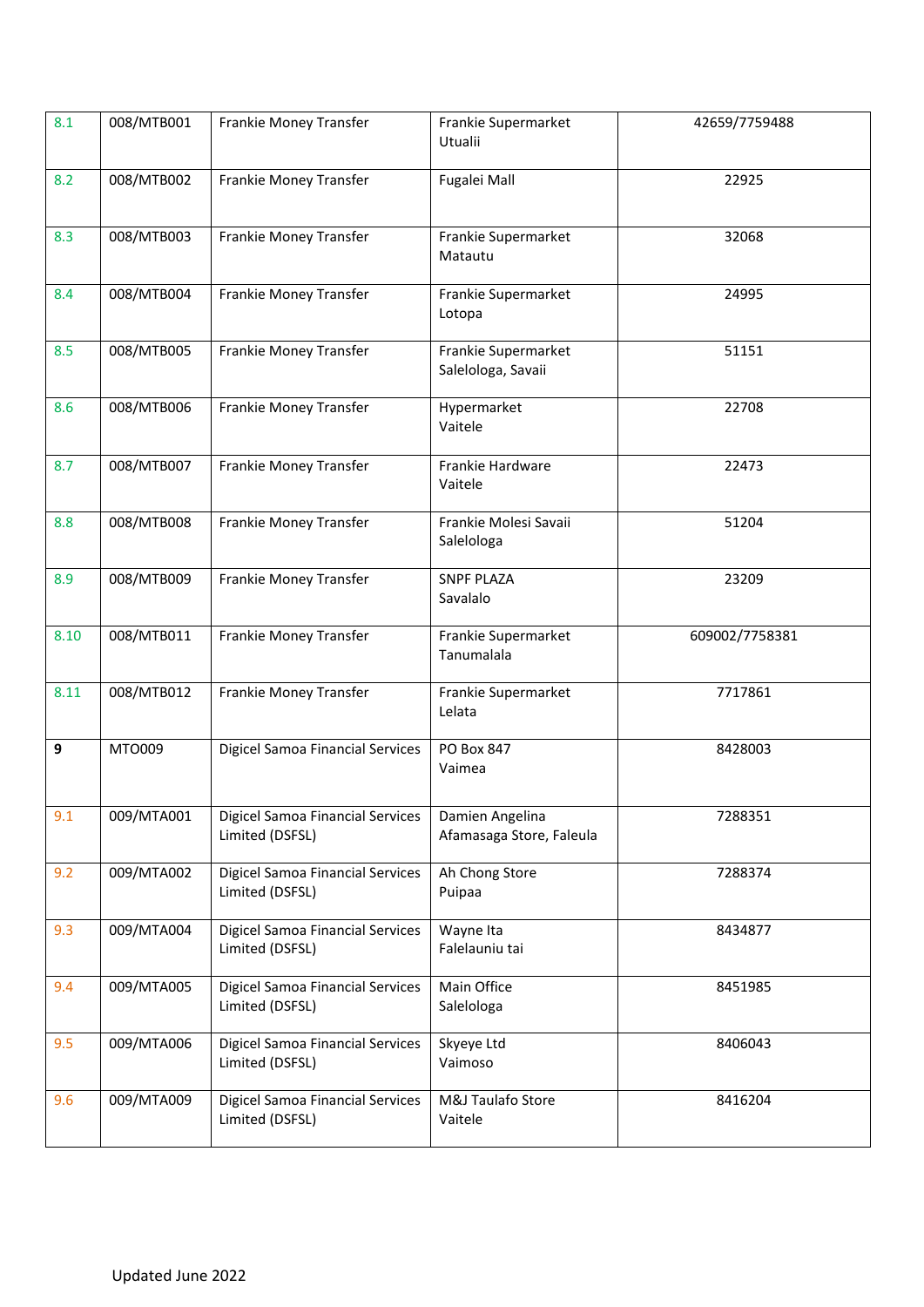| 9.7  | 009/MTA010 | <b>Digicel Samoa Financial Services</b><br>Limited (DSFSL) | Tevaga Store<br>Leauvaa                             | 8453209                                                                                  |
|------|------------|------------------------------------------------------------|-----------------------------------------------------|------------------------------------------------------------------------------------------|
| 9.8  | 009/MTA011 | <b>Digicel Samoa Financial Services</b><br>Limited (DSFSL) | Cell City Store<br>Vaimea                           | 8485287                                                                                  |
| 9.9  | 009/MTA013 | <b>Digicel Samoa Financial Services</b><br>Limited (DSFSL) | Loabay Global Network<br>Ltd<br>Falelauniu tai      | 8423223                                                                                  |
| 9.10 | 009/MTA014 | <b>Digicel Samoa Financial Services</b><br>Limited (DSFSL) | Lava Hotel<br>Sogi                                  | 8441905                                                                                  |
| 9.11 | 009/MTA015 | <b>Digicel Samoa Financial Services</b><br>Limited (DSFSL) | Laina & Umusaga Store<br>Sagone Salega              | 7238672                                                                                  |
| 9.12 | 009/MTA017 | <b>Digicel Samoa Financial Services</b><br>Limited (DSFSL) | Lagoto Shop<br>Fagamalo                             | 8411096                                                                                  |
| 9.13 | 009/MTA018 | <b>Digicel Samoa Financial Services</b><br>Limited (DSFSL) | <b>Tokouso Store</b><br>Vailele uta                 | 8446304                                                                                  |
| 9.14 | 009/MTA019 | <b>Digicel Samoa Financial Services</b><br>Limited (DSFSL) | <b>Rosalote Trading Store</b><br>Sapapalii          | 8453578                                                                                  |
| 9.15 | 009/MTA020 | Digicel Samoa Financial Services<br>Limited (DSFSL)        | Eteuati Sulutolu<br>Falealupo                       | 7236315                                                                                  |
| 9.16 | 009/MTA021 | <b>Digicel Samoa Financial Services</b><br>Limited (DSFSL) | Taeario Tiatia                                      | 7756961                                                                                  |
| 9.17 | 009/MTA022 | <b>Digicel Samoa Financial Services</b><br>Limited (DSFSL) | l'aulualo Laufai<br>Palauli                         | 7760214                                                                                  |
| 9.18 | 009/MTA023 | <b>Digicel Samoa Financial Services</b><br>Limited (DSFSL) | Maria Rasmussen Seupule<br>Faleapuna                | 7210517                                                                                  |
| 9.19 | 009/MTA024 | Digicel Samoa Financial Services<br>Limited (DSFSL)        | Saleaumua Mart<br>Saleaumua, Aleipata               | 7214932                                                                                  |
| 9.20 | 009/MTA025 | <b>Digicel Samoa Financial Services</b><br>Limited (DSFSL) | Digicel Retail Store<br>Savalalo                    | 8405413                                                                                  |
| 10   | MT0010     | KlickEx (Samoa) Ltd                                        |                                                     | robert.bell@klickex.com                                                                  |
| 11   | MT0011     | <b>South Pacific Business</b><br>Development (SPBD) Fund   | PO Box 1614<br>Savalalo                             | 20189                                                                                    |
| 11.1 | 011/MTB001 | South Pacific Business<br>Development (SPBD) Fund          | Salelologa                                          | 51436                                                                                    |
| 12   | MT0013     | Vodafone Samoa M-Tala                                      | <b>Head Office</b><br><b>Bluesky Samoa Building</b> | 67788/7500198/7551059<br>rebecca.maulio@vodafone.com.ws<br>anish.chandra@vodafone.com.ws |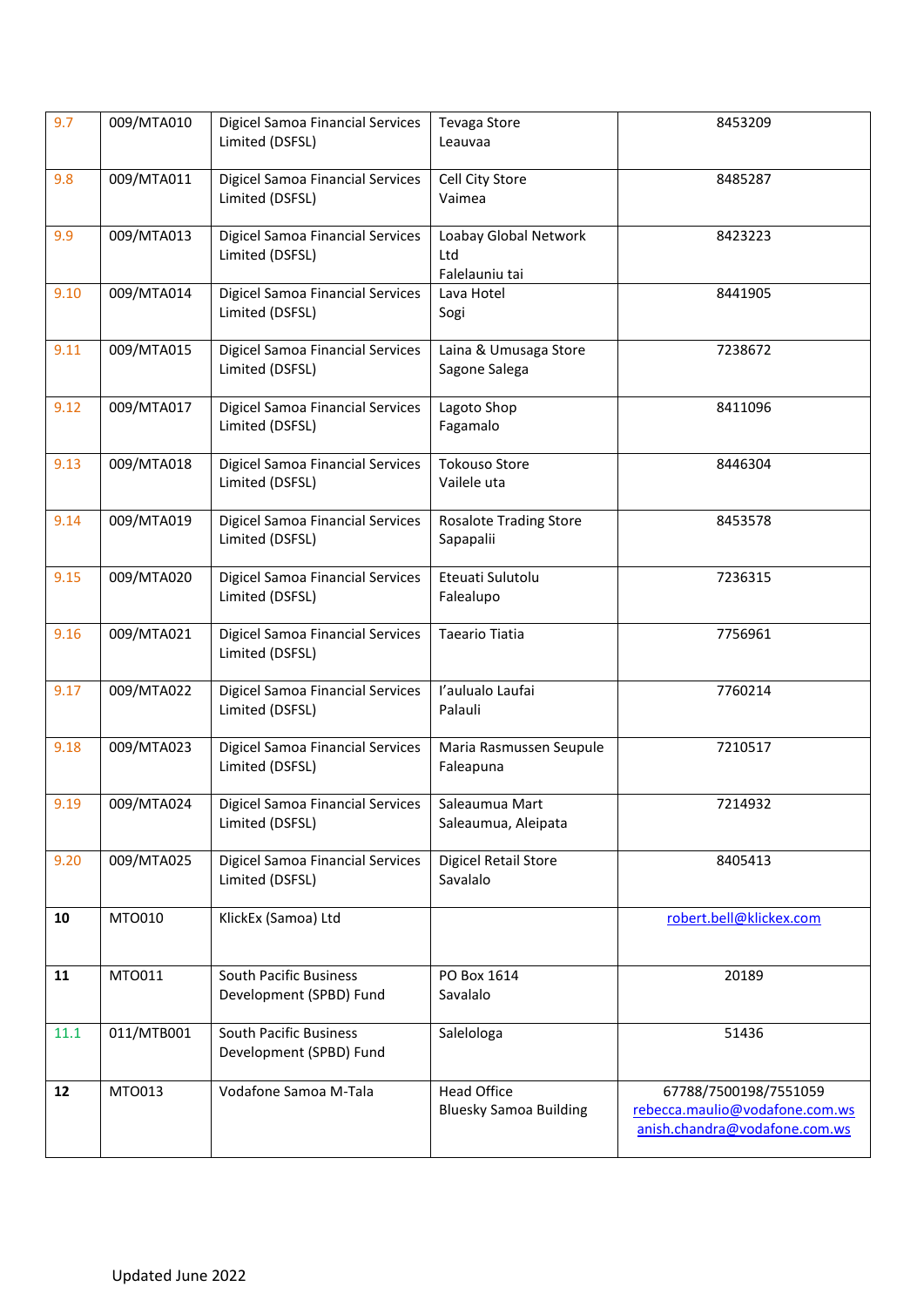| 12.1  | 013/MTB001 | Vodafone Samoa M-Tala | Matafele                           | 7693001 |
|-------|------------|-----------------------|------------------------------------|---------|
|       |            |                       |                                    |         |
| 12.2  | 013/MTB002 | Vodafone Samoa M-Tala | Vaitele                            | 7693004 |
|       |            |                       |                                    |         |
| 12.3  | 013/MTB003 | Vodafone Samoa M-Tala | Eveni                              | 7693005 |
|       |            |                       |                                    |         |
| 12.4  | 013/MTB004 | Vodafone Samoa M-Tala | Fugalei                            | 7693006 |
|       |            |                       |                                    |         |
|       |            |                       |                                    |         |
| 12.5  | 013/MTB005 | Vodafone Samoa M-Tala | Salelologa                         | 7693008 |
|       |            |                       |                                    |         |
| 12.1  | 013/MTA007 | Vodafone Samoa M-Tala | <b>T&amp;L Netzler</b><br>Motootua | 7693041 |
|       |            |                       |                                    |         |
| 12.2  | 013/MTA008 | Vodafone Samoa M-Tala | Sarona Siloi                       | 7693177 |
|       |            |                       | Utualii                            |         |
| 12.3  | 013/MTA009 | Vodafone Samoa M-Tala | Vaoa Shop                          | 7693043 |
|       |            |                       | Apia                               |         |
| 12.4  | 013/MTA010 | Vodafone Samoa M-Tala | Samoa Post                         | 7693186 |
|       |            |                       | Matafele                           |         |
| 12.5  | 013/MTA012 | Vodafone Samoa M-Tala | M&J Taulafo                        | 7693071 |
|       |            |                       | Vaitele                            |         |
| 12.6  | 013/MTA015 | Vodafone Samoa M-Tala | Mose Afoa                          | 7693061 |
|       |            |                       | Falefa                             |         |
| 12.7  | 013/MTA017 | Vodafone Samoa M-Tala | Samoa Post                         | 7693188 |
|       |            |                       | Salailua                           |         |
| 12.8  | 013/MTA018 | Vodafone Samoa M-Tala | Samoa Post                         | 7693187 |
|       |            |                       | Salelologa                         |         |
| 12.9  | 013/MTA020 | Vodafone Samoa M-Tala | Sunema Kolose                      | 7693072 |
|       |            |                       | Maagao Faatoia                     |         |
|       |            |                       |                                    |         |
| 12.10 | 013/MTA021 | Vodafone Samoa M-Tala | Samoa Post<br>Fagamalo             | 7693189 |
|       |            |                       |                                    |         |
| 12.11 | 013/MTA022 | Vodafone Samoa M-Tala | Samoa Post<br>Asau                 | 7693190 |
|       |            |                       |                                    |         |
| 12.12 | 013/MTA023 | Vodafone Samoa M-Tala | Samoa Post                         | 7693191 |
|       |            |                       | Tuasivi                            |         |
| 12.13 | 013/MTA026 | Vodafone Samoa M-Tala | Laifai Finauvale                   | 7693205 |
|       |            |                       | Vaisala                            |         |
| 12.14 | 013/MTA028 | Vodafone Samoa M-Tala | Malulaufa'l Laulualo               | 7693089 |
|       |            |                       | Fa'ala, Palauli                    |         |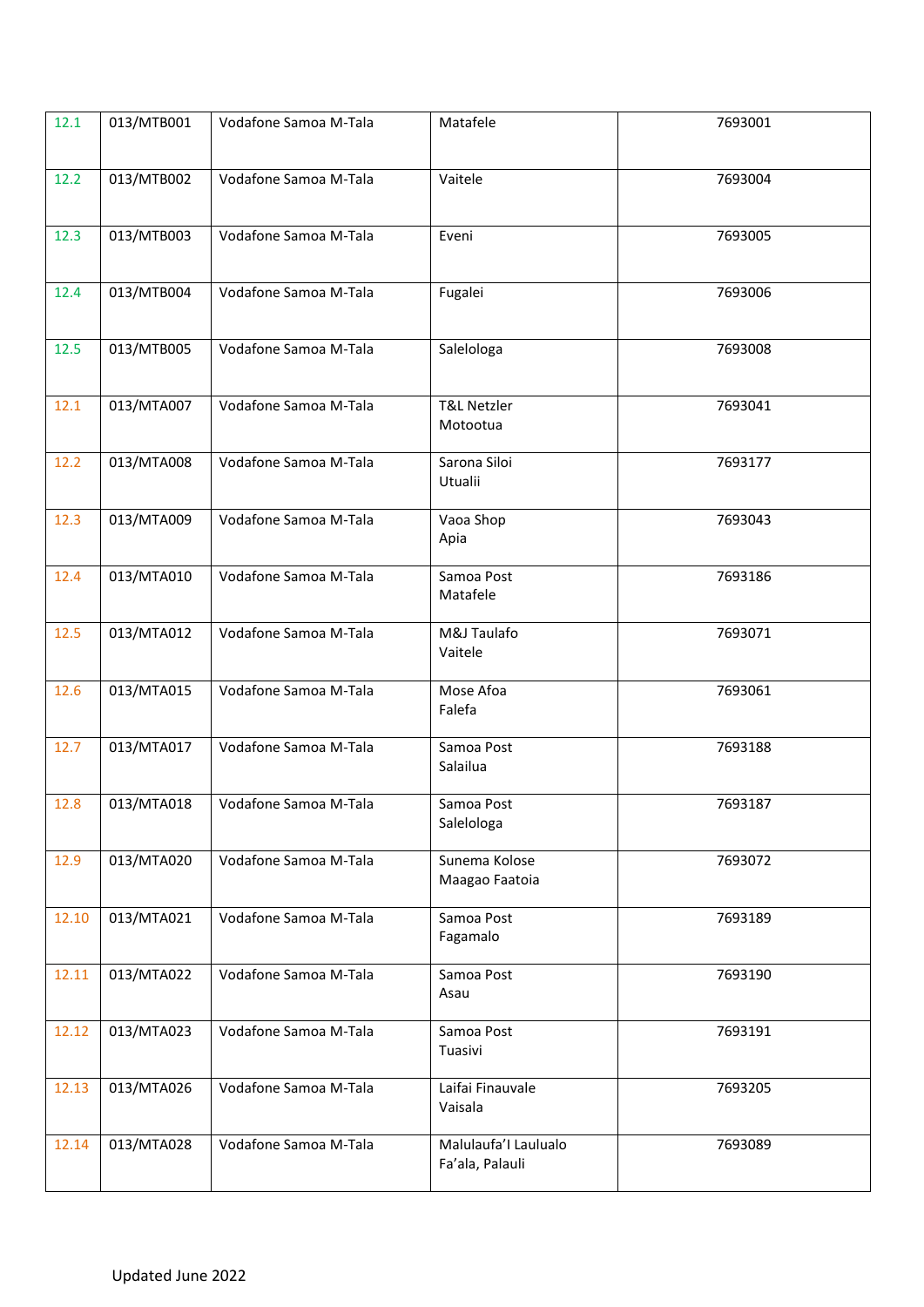| 12.15 | 013/MTA034 | Vodafone Samoa M-Tala | Sky Eye Samoa<br>Vaimoso             | 7693095 |
|-------|------------|-----------------------|--------------------------------------|---------|
| 12.16 | 013/MTA035 | Vodafone Samoa M-Tala | Savai'l Travel<br>Lalomalava, Savaii | 7693111 |
| 12.17 | 013/MTA036 | Vodafone Samoa M-Tala | Rosalote<br>Sapapali'i, Savaii       | 7693112 |
| 12.18 | 013/MTA042 | Vodafone Samoa M-Tala | Lafaialii Shop<br>Falealupo          | 7393124 |
| 12.19 | 013/MTA043 | Vodafone Samoa M-Tala | Vineta Ropati<br>Neiafu              | 7693222 |
| 12.20 | 013/MTA045 | Vodafone Samoa M-Tala | Pene Wei<br>Tuanai                   | 7693225 |
| 12.21 | 013/MTA046 | Vodafone Samoa M-Tala | Rosina Sefo<br>Toamua                | 7693226 |
| 12.22 | 013/MTA049 | Vodafone Samoa M-Tala | <b>Petrol Station</b><br>Saasaai     | 7693228 |
| 12.23 | 013/MTA051 | Vodafone Samoa M-Tala | Vaasaili Risati<br>Fasitoo uta       | 7693232 |
| 12.24 | 013/MTA052 | Vodafone Samoa M-Tala | Mariyon<br>Lotopa                    | 7693142 |
| 12.25 | 013/MTA053 | Vodafone Samoa M-Tala | Mose Kava<br>Matautu, Falealili      | 7693143 |
| 12.26 | 013/MTA062 | Vodafone Samoa M-Tala | Puipaa Mart<br>Puipaa                | 7693154 |
| 12.27 | 013/MTA065 | Vodafone Samoa M-Tala | T & N Toleafoa<br>Fasitoo uta        | 7693158 |
| 12.28 | 013/MTA067 | Vodafone Samoa M-Tala | Siamuamua<br>Faleasiu uta            | 7693160 |
| 12.29 | 013/MTA071 | Vodafone Samoa M-Tala | E & L Store<br>Vailele               | 7693168 |
| 12.30 | 013/MTA074 | Vodafone Samoa M-Tala | Faafetai Tautagi<br>Leauvaa          | 7693174 |
| 12.31 | 013/MTA077 | Vodafone Samoa M-Tala | Maota o Samoa<br>Tuanaimato          | 7693178 |
| 12.32 | 013/MTA079 | Vodafone Samoa M-Tala | Nimoe Chung Sum<br>Leauva'a          | 7693180 |
| 12.33 | 013/MTA082 | Vodafone Samoa M-Tala | Alama Hikurani                       |         |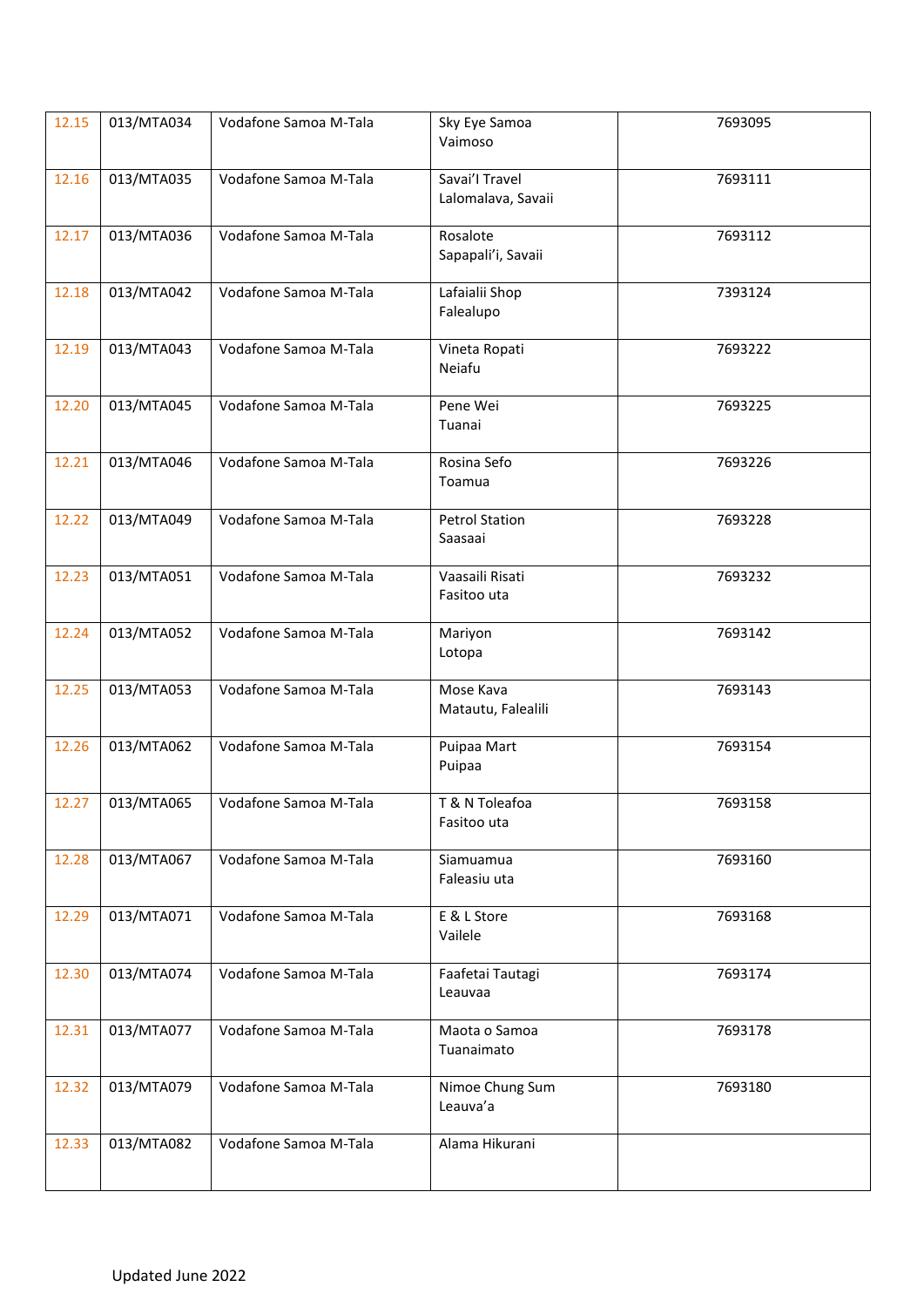| 12.34 | 013/MTA083 | Vodafone Samoa M-Tala | CS Mart<br>Falealupo            |  |
|-------|------------|-----------------------|---------------------------------|--|
| 12.35 | 013/MTA084 | Vodafone Samoa M-Tala | Derek Mulipola<br>Utualii       |  |
| 12.36 | 013/MTA085 | Vodafone Samoa M-Tala | Katie Moananu                   |  |
| 12.37 | 013/MTA086 | Vodafone Samoa M-Tala | Lareena<br>Saleapaga            |  |
| 12.38 | 013/MTA087 | Vodafone Samoa M-Tala | Leilua<br>Falelatai             |  |
| 12.39 | 013/MTA088 | Vodafone Samoa M-Tala | Maiava Tutonu<br>Saleapaga      |  |
| 12.40 | 013/MTA089 | Vodafone Samoa M-Tala | Mika P<br>Satoalepai            |  |
| 12.41 | 013/MTA090 | Vodafone Samoa M-Tala | Piula Variety shop<br>Piula     |  |
| 12.42 | 013/MTA091 | Vodafone Samoa M-Tala | Sing Fang Mart                  |  |
| 12.43 | 013/MTA092 | Vodafone Samoa M-Tala | Red Shop<br>Vaitele             |  |
| 12.44 | 013/MTA093 | Vodafone Samoa M-Tala | Sola Garcia<br>Lefaga           |  |
| 12.45 | 013/MTA094 | Vodafone Samoa M-Tala | Victoria Lalomilo Shop          |  |
| 12.46 | 013/MTA095 | Vodafone Samoa M-Tala | <b>DMC</b><br>Motootua          |  |
| 12.47 | 013/MTA096 | Vodafone Samoa M-Tala | <b>DMC</b><br>Vailoa            |  |
| 12.48 | 013/MTA097 | Vodafone Samoa M-Tala | $\mathsf{DMC}$<br>Savalalo      |  |
| 12.49 | 013/MTA098 | Vodafone Samoa M-Tala | <b>DMC</b><br>Vaitele           |  |
| 12.50 | 013/MTA099 | Vodafone Samoa M-Tala | <b>DMC</b><br>Puipaa            |  |
| 12.51 | 013/MTA100 | Vodafone Samoa M-Tala | Mefiposeta<br>Iva               |  |
| 12.52 | 013/MTA101 | Vodafone Samoa M-Tala | Faletaulupe V<br>Vailoa Palauli |  |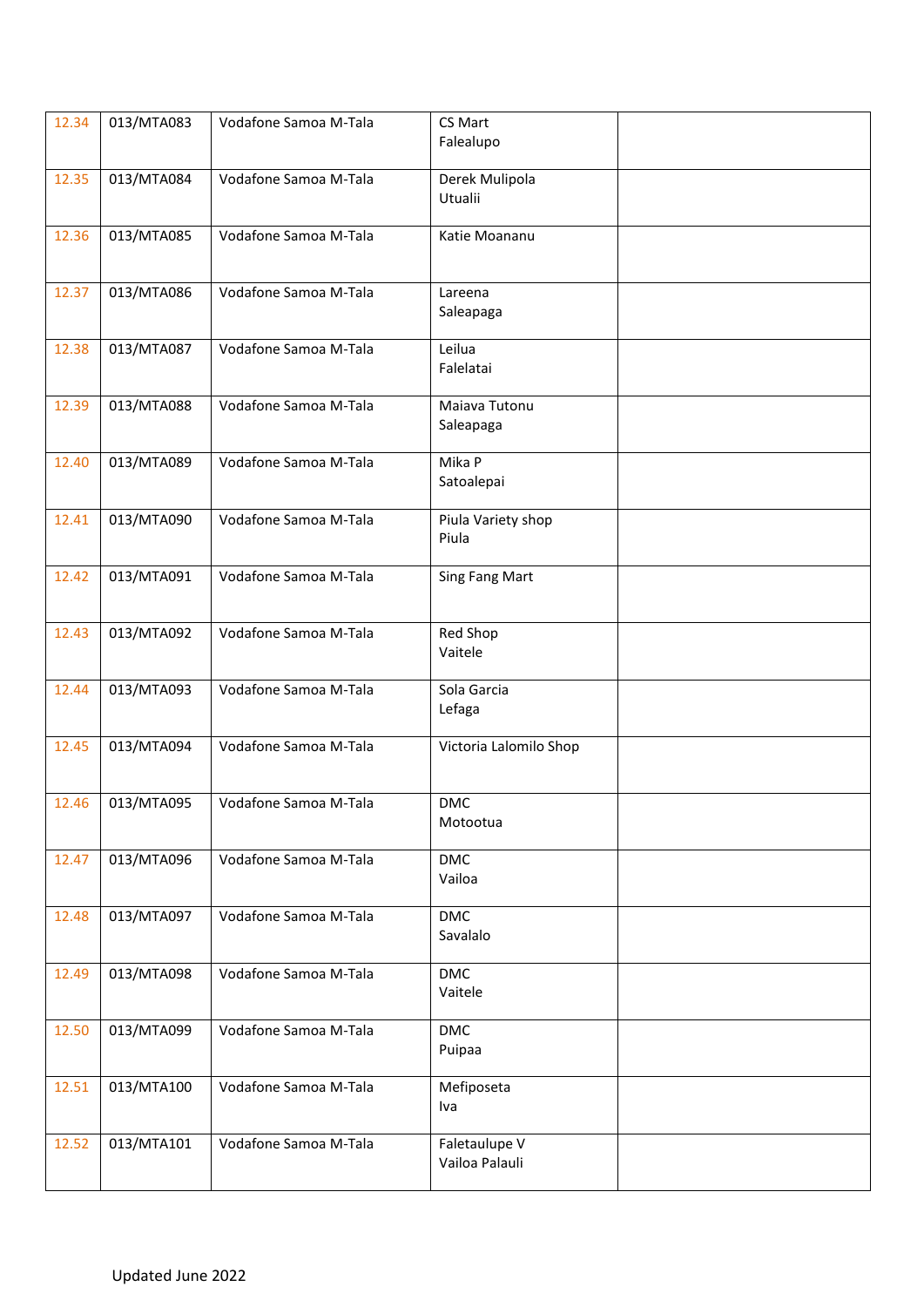| 12.53          | 013/MTA102 | Vodafone Samoa M-Tala                      | Faatuiavae T<br>Satupaitea                        |                                                              |
|----------------|------------|--------------------------------------------|---------------------------------------------------|--------------------------------------------------------------|
| 12.54          | 013/MTA103 | Vodafone Samoa M-Tala                      | <b>Sing Fang Mart</b>                             |                                                              |
| 13             | MT0014     | Samoa Post                                 | PO Box Private Bag<br>Matafele                    | 27640                                                        |
|                |            |                                            | <b>MONEY CHANGER</b>                              |                                                              |
| 1              | MCO001     | Samoa Foreign Exchange                     | PO Box 9019                                       | 26611<br>samoafx@samoa.ws                                    |
|                |            |                                            | <b>INSURANCE COMPANIES (LIFE)</b>                 |                                                              |
| $\mathbf{1}$   | LI1001     | <b>Deseret Mutual Benefit</b>              | Service Centre, LDS Church<br>Pesega              | 64100                                                        |
| $\overline{2}$ | LI1002     | Samoa Life Assurance (SLAC)                | <b>SLAC Building</b><br>Apia                      | 23360                                                        |
|                |            |                                            | <b>INSURANCE COMPANIES (GENERAL)</b>              |                                                              |
| $\mathbf{1}$   | GI2001     | <b>National Pacific Insurance</b><br>(NPI) | <b>DBS Building</b><br>Apia                       | 20481                                                        |
| $\overline{2}$ | GI2003     | Apia Insurance Co Ltd                      | AIC House<br>Tufuiopa                             | 25500                                                        |
| 3              | GI2004     | Federal Pacific Insurance Ltd              | <b>Federal Pacific Building</b><br>Saleufi        | 24045                                                        |
| 4              | GI2005     | Samoa Surety Insurance Ltd                 | <b>Methodist Building</b><br>Matafele             | 7589056<br>samoasurety@gmail.com                             |
|                |            |                                            | <b>INSURANCE BROKERS</b>                          |                                                              |
| $\mathbf{1}$   | IB3001     | Marsh Ltd                                  | c/- Penn & Co<br>Lesa ma Penn Compound<br>Fugalei | 20321                                                        |
| $\overline{2}$ | IB3004     | Willis NZ Ltd                              | ClarkeEyKoria Lawyers                             | 28012/28013<br>cronin@clarkelawyers.net<br>clarkelawyers.net |
|                |            |                                            | <b>INSURANCE AGENTS (CORPORATE)</b>               |                                                              |
| 1              | ICA4001    | Pacific Insurance Underwriters             | <b>Federal Pacific Building</b><br>Saleufi        | 24045<br>piul@lesamoa.net                                    |